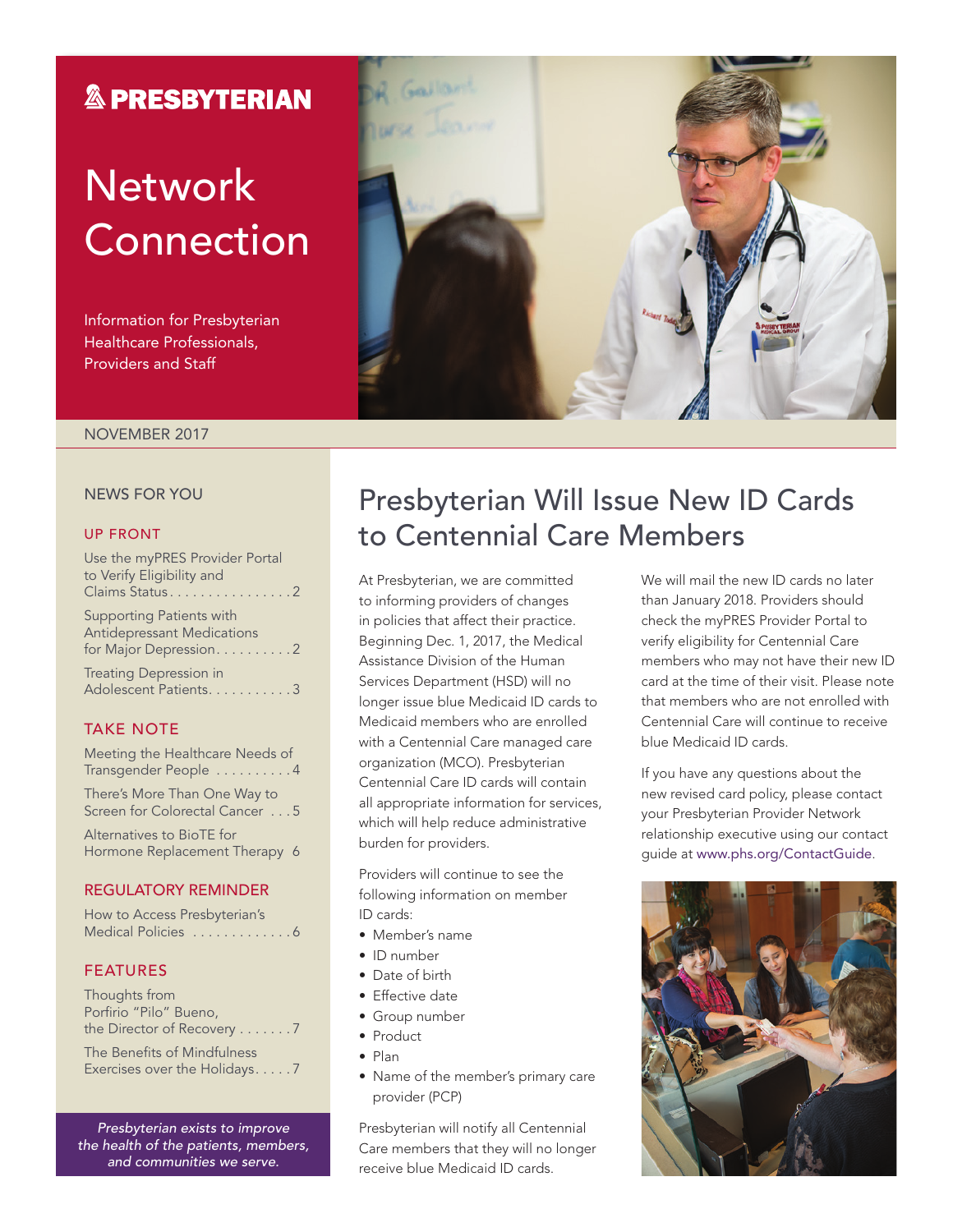## UP FRONT

### Use the myPRES Provider Portal to Verify Eligibility and Claims Status

As the healthcare industry continues to evolve, Presbyterian is dedicated to reducing healthcare costs without compromising customer service. One of the ways we accomplish this is by directing providers to use more cost-efficient resources.

The Provider Claims Activity Review and Evaluation (CARE) Unit is an expensive resource for providers to use to verify member eligibility or claims status. For this reason, effective Oct. 1, 2017, the Provider CARE Unit no longer provides information regarding eligibility or claims status.

The myPRES Provider Portal is one of the most convenient and economically efficient resources available to providers. By using myPRES, providers can instantly access information regarding member eligibility or claims status. To obtain this information, providers should log in to the myPRES Provider Portal. Billing agencies acting on behalf of a contracted Presbyterian provider should coordinate with the provider to get assistance with access to the myPRES Provider Portal.

Information available through myPRES includes but is not limited to:

- Member eligibility
- Member benefits



- Copayments, coinsurance, deductibles and out-of-pocket expenses
- Claims adjustment, inquiry, status or verification

Providers may also use the interactive voice response (IVR) system to verify eligibility as well as additional information. To access the IVR system, call (505) 923-5757 or 1-888-923-5757 and select option one. In addition, providers and any thirdparty billing agencies acting on behalf of a provider may opt to access HealthXnet, a resource that provides a variety of information and functions online, including eligibility verification and claims status.

Thank you for partnering with us to reduce the overall cost of healthcare. We appreciate your commitment to improving the health of the patients, members and communities we serve.

### Supporting Patients with Antidepressant Medications for Major Depression

Antidepressant medication adherence (AMA) for patients diagnosed with major depression can improve patients' daily lives and reduce the risk of suicide. One way Presbyterian assesses medication management and adherence is through the Healthcare Effectiveness Data and Information Set (HEDIS), a widely used set of quality measures from the National Committee for Quality Assurance (NCQA). HEDIS includes a measure to assess adherence to best practice protocols regarding follow-up care for adults who receive medication for major depression. Medication adherence is documented through claims submitted by pharmacies.

#### Understanding the AMA Measure

Acute and continuation adherences

are two parts to the AMA measure that providers must ensure their patients meet.

In order for providers to satisfy the **acute** part of the measure, members must:

- Be 18 years old or older
- Be diagnosed with major depression
- Start antidepressant medication for the first time
- Stay on antidepressant medication for 12 weeks (i.e., three months)

In order for providers to satisfy the continuation part of the measure, members must:

- Be 18 years old or older
- Be diagnosed with major depression
- Start an antidepressant medication
- Stay on antidepressant medication for 180 days (i.e., six months)

#### Current AMA Rates

Regionally, antidepressant medication rates are 54.58 percent for the acute phase and 39.58 percent for the continuation phase. Presbyterian's goal is to meet or exceed the regional rate. Providers who meet these established measures will have a positive effect on patient outcomes. If providers would like to discuss their group's rates with a Presbyterian medical director, please contact the Presbyterian Quality/ Performance Improvement department at (505) 923-5017.

To review a helpful provider tip sheet, please go to [http://www.](http://www.magellanpcptoolkit.com/primary-care-physician-toolkit.aspx) [magellanpcptoolkit.com/primary-care](http://www.magellanpcptoolkit.com/primary-care-physician-toolkit.aspx)[physician-toolkit.aspx](http://www.magellanpcptoolkit.com/primary-care-physician-toolkit.aspx).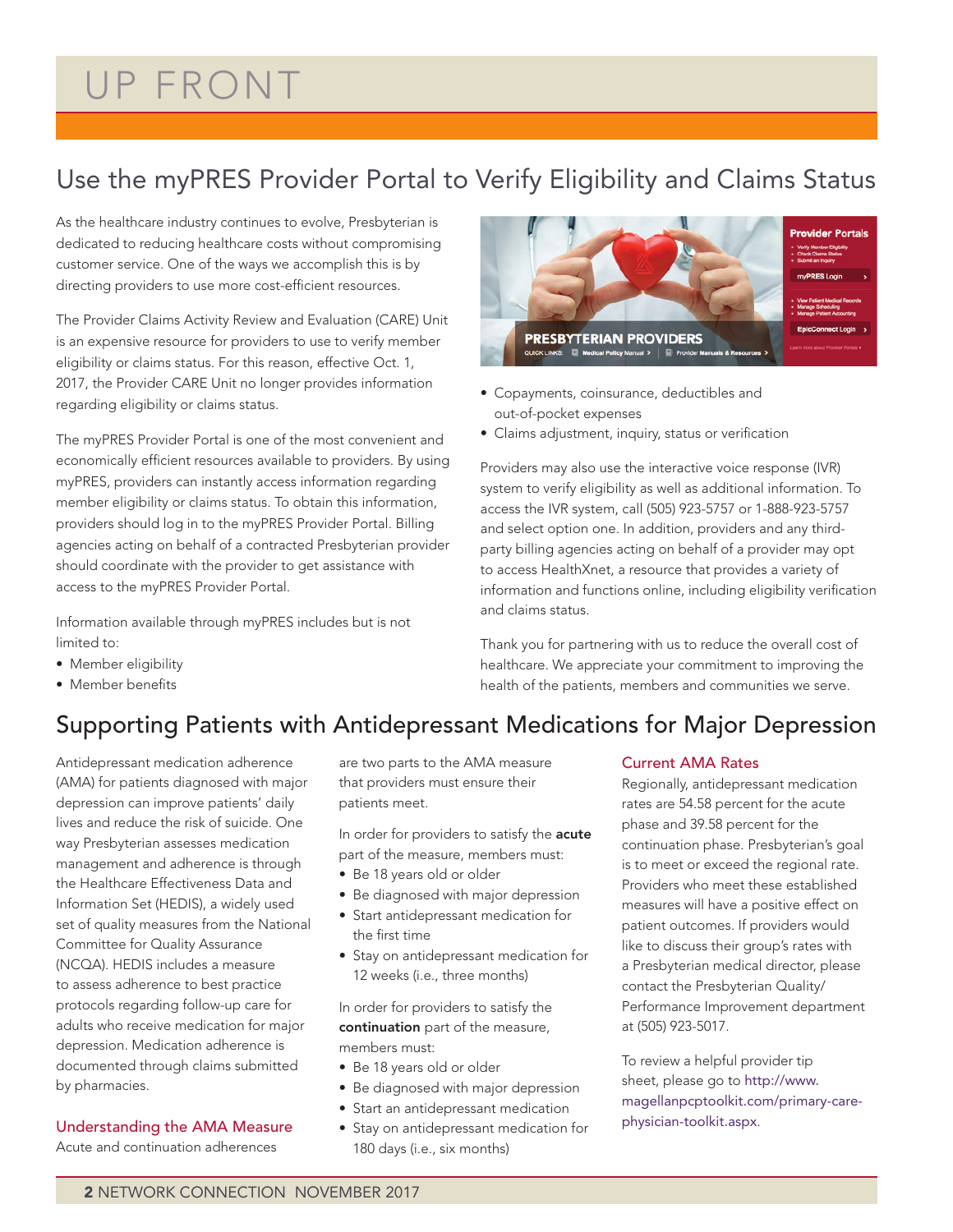### Treating Depression in Adolescent Patients

Because teenagers today are experiencing higher levels of stress, severe depression is increasing at an alarming rate for this age group. Severe depression affects up to one in five teens, and girls are twice as likely as boys to be affected. Symptoms include the following:

- Loss of interest in friends, activities and school
- Withdrawn, aggressive or reckless behavior
- Drug or alcohol abuse
- Suicidal behavior

In February 2016, the U.S. Preventative Services Task Force (USPSTF) recommended that adequate systems should be in place to ensure accurate diagnoses, effective treatment and appropriate follow-up care. The two reports most often studied are the Patient Health Questionnaire for Adolescents (PHQ-A) and the primary care version of the Beck Depression Inventory. The USPSTF also recommended that adolescents ages 12 to 18 should be routinely screened for major depressive disorder.

Mitter Street

Because these are only screenings, a clinical interview should follow a positive screen, and then treatment should be arranged. Treatment options include the following:

- Pharmacotherapy
- Psychotherapy
- Collaborative care
- Psychosocial support interventions
- Complementary and alternative approaches

Once in treatment, the use of scales (including the ones used for screening) can provide a more objective means to monitor treatment progress. Increasingly in behavioral healthcare, the use of similar measures is recommended and shown to improve outcomes.

Presbyterian Centennial Care's Disease Management Program is reaching out to adolescent members who scored high on the depression symptom scale (i.e., PHQ-9) to ensure they receive effective treatment. The Disease Management Program offers members and their families education on the treatment of depression, medication benefits and side effects. They also work with the member's care coordinator to assist in finding the member appropriate care.

We greatly appreciate the opportunity to partner with providers to reduce adolescent depression.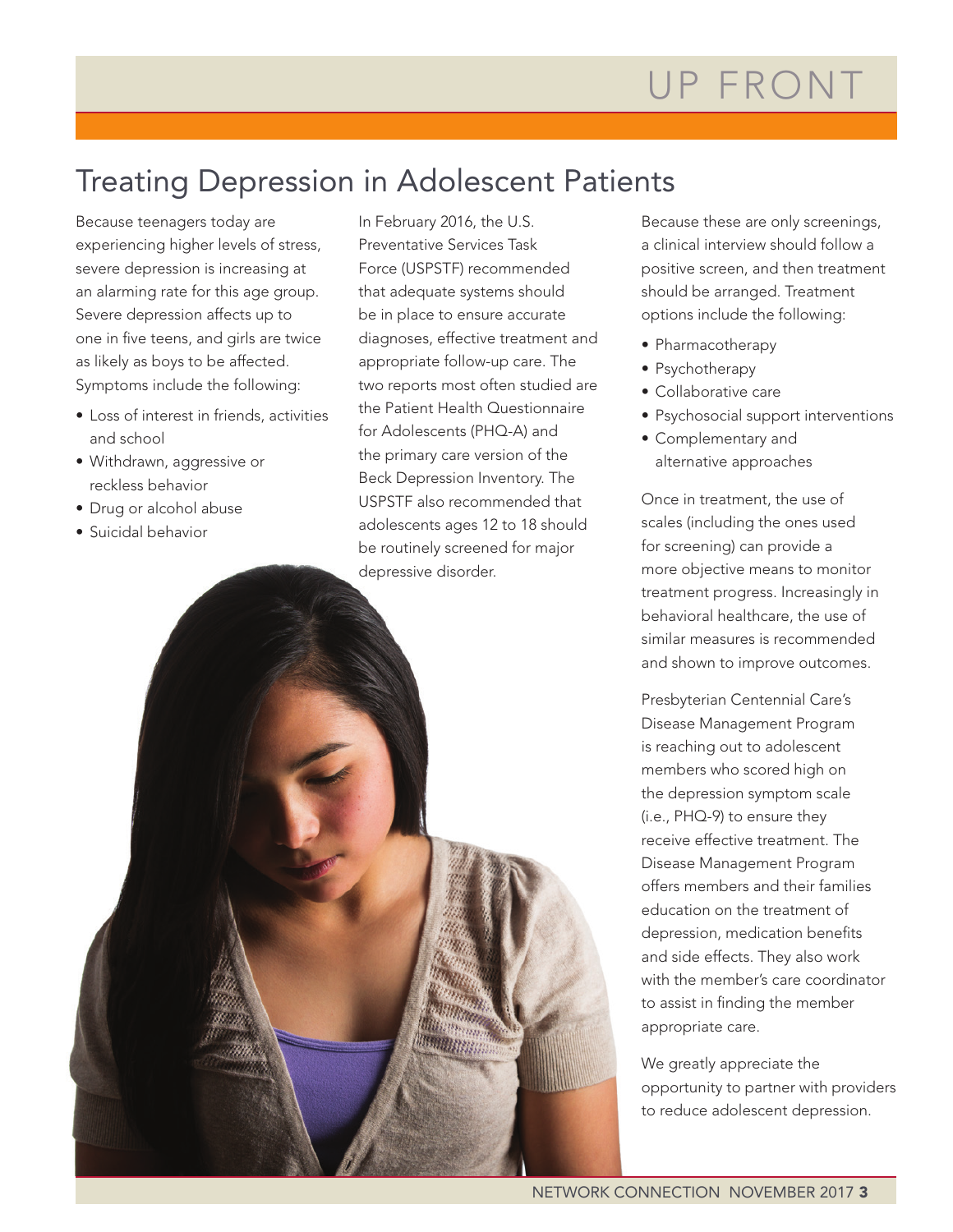# TAKE NOTE

## Meeting the Healthcare Needs of Transgender People

Presbyterian embraces the rich diversity of the people we serve. We believe in providing high-quality care and are committed to ensuring that all members are treated in a respectful manner that recognizes an individual's spoken language, gender identity and the role culture plays in a person's health and well-being.

According to the 2015 U.S. Transgender Survey (USTS), which was released in December 2016 and completed by nearly 28,000 transgender individuals, transgender people encounter disturbing patterns of mistreatment and discrimination.

Over the last few years, there was an increase in public awareness of transgender issues.

It's critical to understand that transgender identities can be expressed in many ways. For instance, not every transgender person goes through hormone replacement therapy or has gender-affirming surgery. This makes it especially important for providers to talk to their transgender patients about their transition and reproductive goals.

The Standards of Care, published by the World Professional Association for Transgender Health, gives providers a comprehensive approach to transgender healthcare, including changes in gender role and gender medical procedures. When it comes to primary and preventive care, it's crucial to remember that transgender patients may still have the reproductive organs they were born with and will need the appropriate care to ensure those organs stay healthy. Therefore, transgender men may still need breast exams and pap smears, and transgender women may still need prostate exams to screen for cancer.

The Columbia University School of Nursing published an article called "Caring for Transgender Patients, Body and Mind" that offers the following insight to improve the transgender patient experience:

- Intake forms should ask patients to fill in the sex on their birth certificate and how they describe their current gender identity.
- On the intake form, include checkboxes for male, female, transgender woman, transgender man, gender queer or other. Note: Not all transgender people identify as either male or female. Some identify as neither and prefer the non-gender pronoun "they."
- Train receptionists to use gender-neutral pronouns.
- Ask patients what name they go by and which pronouns (i.e., he, she, they) they prefer.

Please be aware that some transgender individuals may be uncomfortable with their bodies and find some elements of a physical exam traumatic. For this reason, unless there is an immediate medical need, sensitive elements of the exam, such as breast, pelvic and prostate exams, should be delayed until providers develop a strong rapport with their patients.

While it's important to pay attention to a transgender patient's physical care, it's also necessary to pay close attention to their mental well-being. During the

transition process, many transgender patients experience changes in their relationships, and the social stigma many encounter can take a toll on a person's mental and emotional wellbeing. According to the USTS, 40 percent of respondents attempted suicide in their lifetime — that's nearly nine times the general attempted suicide rate in the U.S. population. Thus, taking time to build a trusting patientprovider relationship is critical and can be lifesaving. A primary care provider (PCP) is an important point of contact for transgender patients to receive the behavioral health services they need.

Building a strong provider-patient relationship is crucial to meeting the healthcare needs of transgender people. According to Project AFFIRM, a study that that aims to learn more about the identity development and health of transgender people, when patients had positive experiences with their healthcare providers, many credited these relationships to saving their lives.

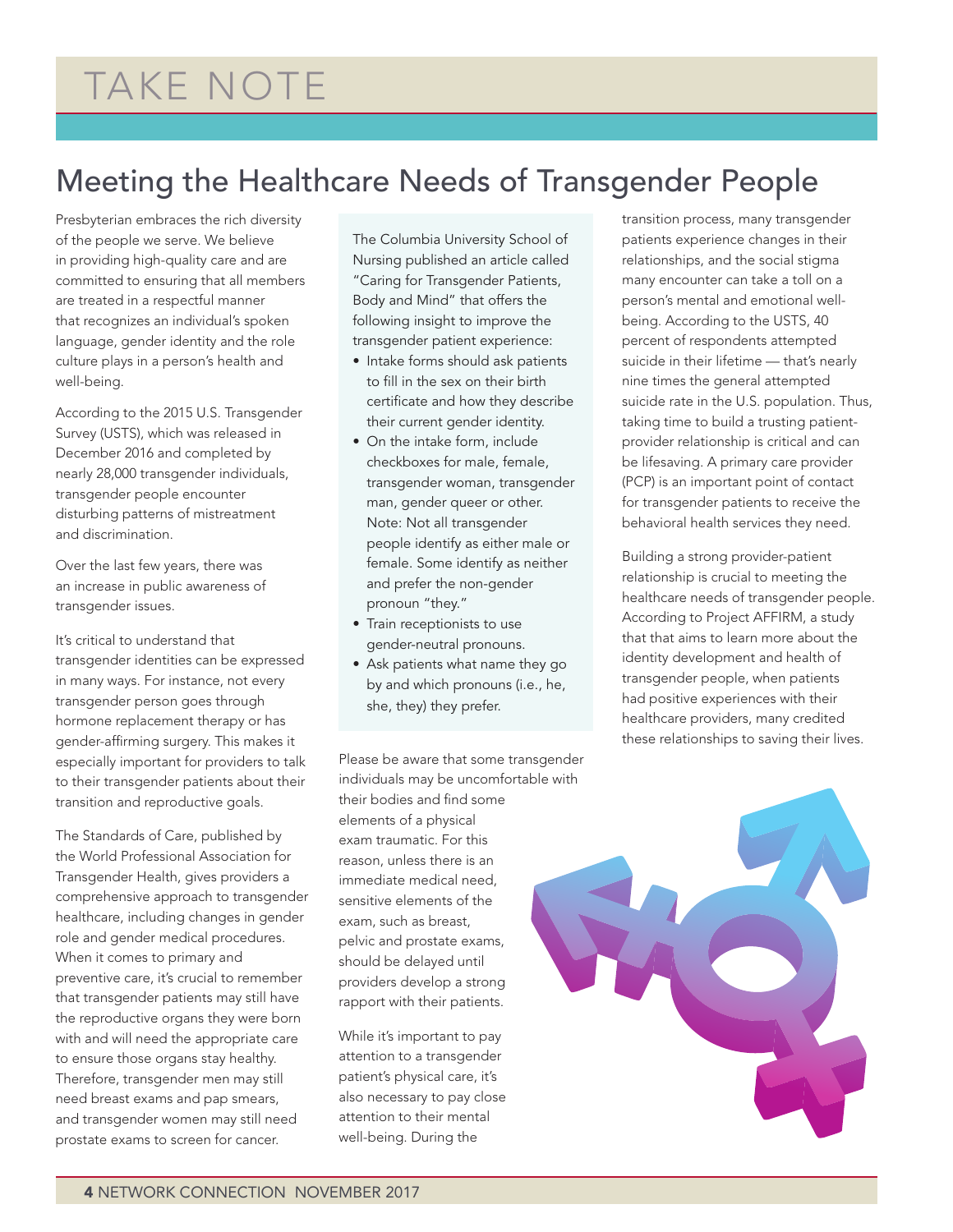# TAKE NOTE

### There's More Than One Way to Screen for Colorectal Cancer

Regular colorectal cancer screenings are effective procedures for preventing colorectal cancer. The U.S. Preventative Services Task Force (USPSTF) recommends screening patients who are 50 to 75 years old for colorectal cancer. Depending on risk factors, there are several colorectal cancer screening options available. Although the gold standard for screening is a colonoscopy, access to colonoscopy and other invasive tests may be limited. Some patients may choose a less invasive test such as the fecal immunochemical test (FIT), which is sometimes called an immunochemical fecal occult blood test (iFOBT).

#### About FIT/iFOBT

The FIT/iFOBT screens for occult (i.e., hidden) blood in the stool and reacts to part of the human hemoglobin protein. Patients may find this test simpler to prepare for because collecting the sample is easier and there aren't any medications or dietary restrictions.

When considering the FIT/iFOBT as an option for your patient, please review the following exclusion criteria:

- Has your patient had a colonoscopy within the past 10 years or a flexible sigmoidoscopy within the past five years?
- Has your patient had the FIT/iFOBT within the past year?
- Does your patient have any of the following symptoms, which place him or her at a higher risk for colorectal cancer?
	- Rectal bleeding or blood in the stool within the past six months
	- Change in bowel movements for two weeks (e.g., diarrhea or constipation that was not clinically evaluated; stools that are narrower than usual; sense of incomplete evacuation)
	- Symptoms of bowel obstruction (e.g., abdominal distension, nausea, vomiting or severe constipation)
	- Significant unexplained weight loss (i.e., more than 10 percent of starting weight)
	- Persistent, unexplained abdominal discomfort (e.g., gas pains, bloating, fullness or cramps)

If the FIT/iFOBT is appropriate for your patient, then the test must be performed annually. If the results are positive for occult blood, a colonoscopy or other procedure is necessary.

### Benefits of the FIT/iFOBT test include:

- Requires only one sample
- Has an easy-to-use collection device
- Improves patient compliance



- Improves sensitivity and specificity (i.e., fewer false negative and false positive results)
- Extends specimen shelf-life (i.e., 15 days at room temperature or 30 days refrigerated)
- Can be performed 24 hours a day, seven days a week
- Receive results usually within four to eight hours after the laboratory receives the sample

#### Ordering Information

This test may be ordered as an annual screening test or as a diagnostic test.

| <b>SCREENING TEST</b>  |                                  |  |  |  |
|------------------------|----------------------------------|--|--|--|
| <b>Test Name</b>       | Occult Blood, Fecal - Screen     |  |  |  |
| <b>Mnemonic</b>        | <b>OCLT-SCRN</b>                 |  |  |  |
| CPT Code               | 82274 (G0328-Medicare)           |  |  |  |
| <b>DIAGNOSTIC TEST</b> |                                  |  |  |  |
|                        |                                  |  |  |  |
| <b>Test Name</b>       | Occult Blood, Fecal - Diagnostic |  |  |  |
| Mnemonic               | <b>OCLT-DIAG</b>                 |  |  |  |

While the colonoscopy is a great tool to screen for colorectal cancer, it's not the only tool available to providers. Providers can help improve the member experience by discussing various screening options with their patients. For more information, please visit [https://www.cancer.gov/types/](https://www.cancer.gov/types/colorectal/screening) [colorectal/screening-](https://www.cancer.gov/types/colorectal/screening)fact-sheet.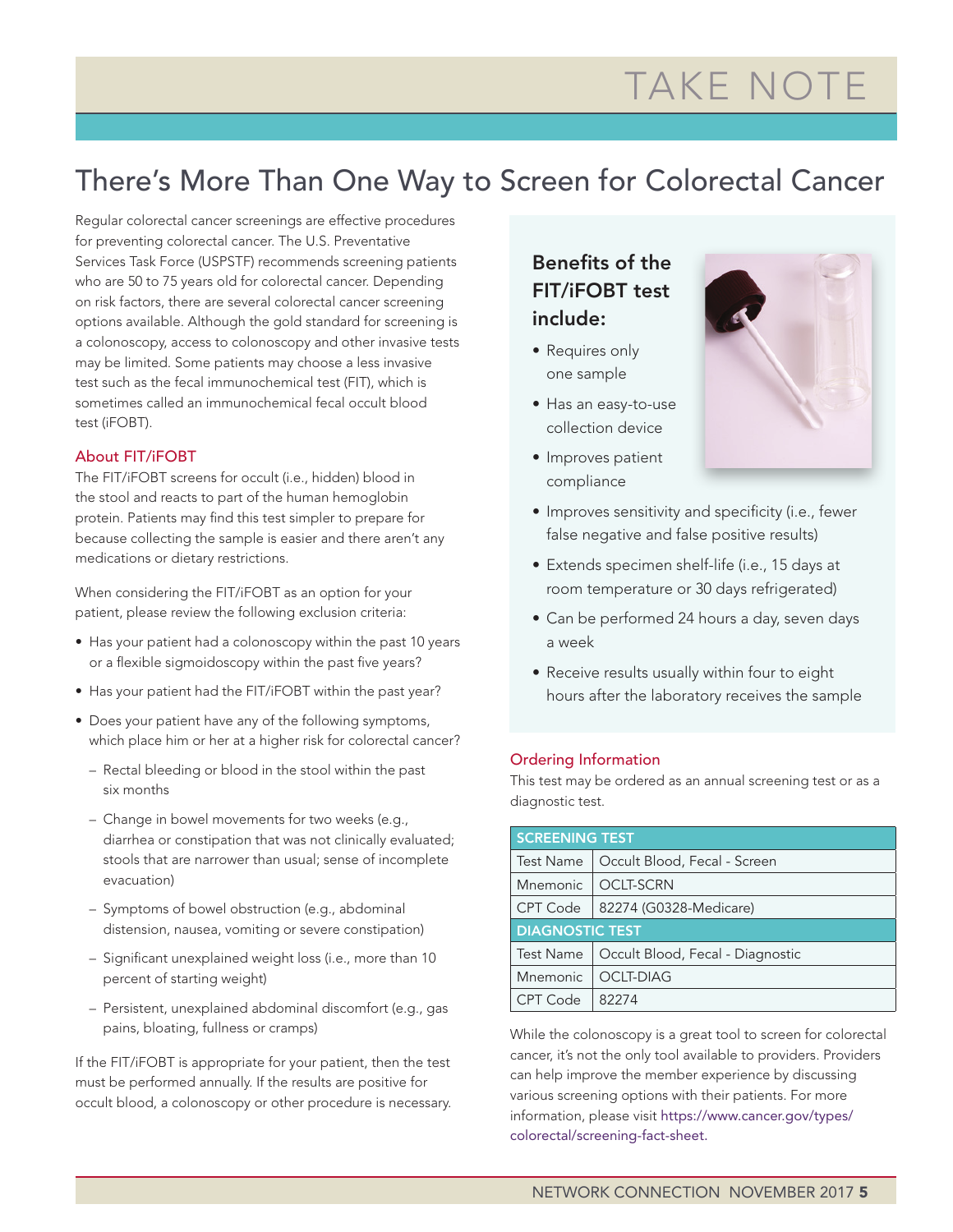# TAKE NOTE

## Alternatives to BioTE for Hormone Replacement Therapy

While hormone replacement therapy is often a treatment for menopause, it can also be used for a variety of reasons, including the treatment of osteoporosis and hypogonadism as well as the reinforcement of a person's gender identity. Presbyterian covers many hormone replacement therapies that are safe, effective and approved by the U.S. Food and Drug Administration (FDA).

We would like to remind providers that BioTE is not covered, even if a member signs a waiver, because it is not approved by the FDA, and its safety or effectiveness cannot be confirmed. According to the FDA, there is no scientific evidence that BioTE is safe and more effective than FDA-approved hormone therapy).

Presbyterian covers the following hormone replacement therapies that are approved by the FDA:

- Alora Estrasorb Femring
- Divigel Estrogel Premarin
	-
- Estrace Estropipate TESTOPEL

• Estradiol • Evamist • Yuva fem

A prior authorization may be required for these hormone replacement therapies and medications. For clarification on which therapies and medications require a prior authorization, please refer to Presbyterian's Prior Authorization Guide at [www.phs.org/providers/](http://www.phs.org/providers/authorizations) [authorizations](http://www.phs.org/providers/authorizations).

## REGULATORY REMINDER

### How to Access Presbyterian's Medical Policies

Presbyterian maintains medical policies, sometimes referred to as clinical criteria and utilization management criteria, which are regularly reviewed and approved through the appropriate internal quality committees. Medical policies include the following information:

- Services covered, including clinical indications for the service
- Prior authorization requirements Note: Even when prior authorization is not required, the clinical indications for the service still apply. All claims are subject to retrospective review.
- Exclusions to coverage
- Coding that should be used as a reference only

Note: Covered and non-covered codes are included in the coding list.

#### General information about medical policy coverage determinations

Presbyterian uses recommendations from Hayes Inc., an independent



technology assessment firm, and current medical literature, including clinical trials, to support decisions. We also consider the decisions of the Centers for Medicare & Medicaid Services (CMS) to provide guidance related to medical policies and procedures. Presbyterian may also use the following to determine if an item is investigational or experimental:

- U.S. Food and Drug Administration reviews
- Evidence obtained from reports and articles in peer-reviewed medical and scientific literature
- Formalized position statements of professional organizations

Criteria used for authorization determination include but are not limited to Milliman Care Guidelines (MCG) and National Imaging Associates Inc. (NIA) guidelines.

The medical policies are available on Presbyterian's website in the Medical Policy Manual at [https://www.phs.org/](https://www.phs.org/providers/resources/medical-policy-manual/Pages/default.aspx) [providers/resources/medical-policy](https://www.phs.org/providers/resources/medical-policy-manual/Pages/default.aspx)[manual/Pages/default.aspx](https://www.phs.org/providers/resources/medical-policy-manual/Pages/default.aspx). Providers may also request a hard copy or a faxed copy of any medical policy by calling us at (505) 923-5757, option 4, or 1-888-923- 5757, Monday to Friday, 8 a.m. to 5 p.m.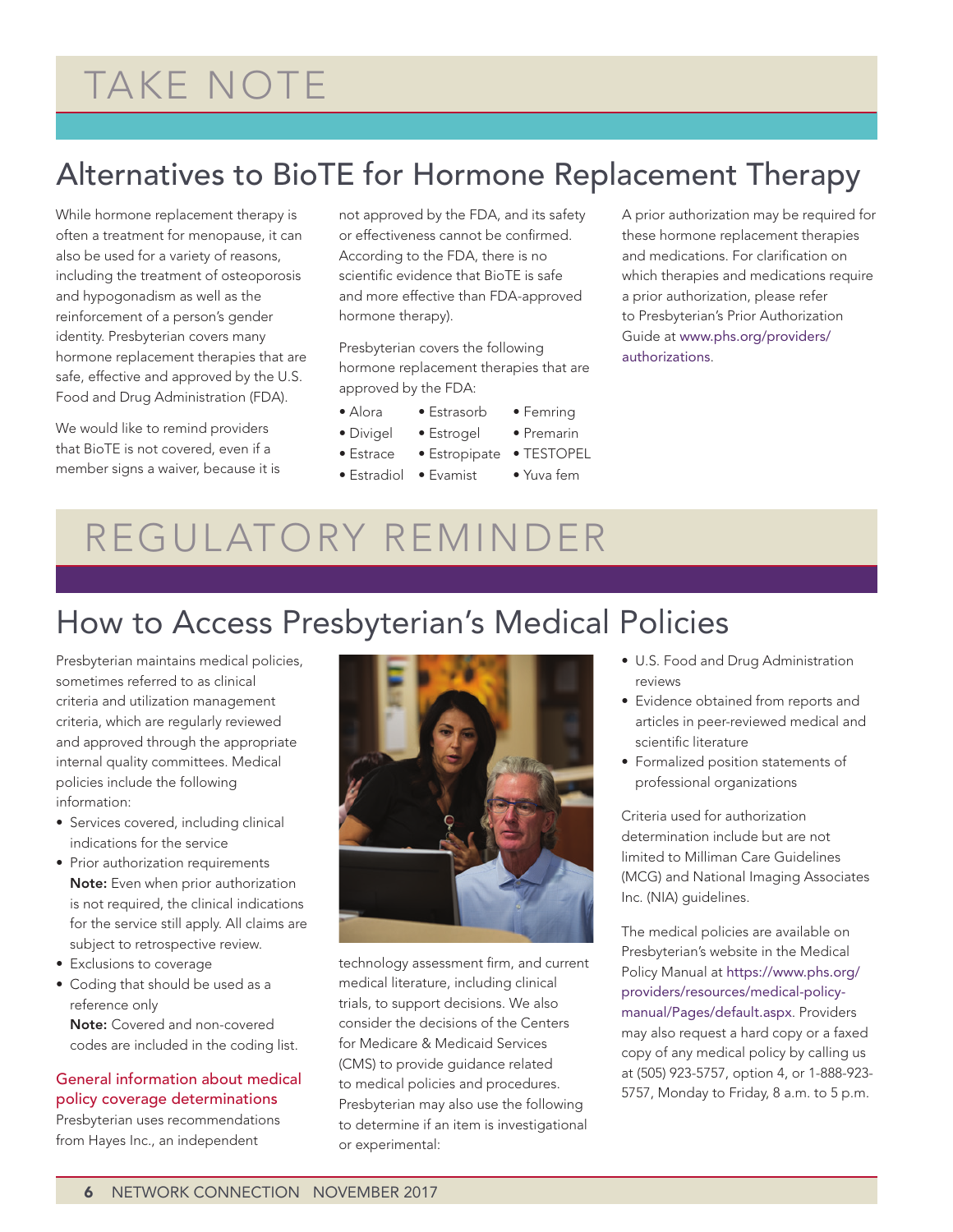### Thoughts from Porfirio "Pilo" Bueno, the Director of Recovery

When drugs and alcohol ruin lives, abstinence from dangerous substances is noteworthy and cause for celebration. As the director of recovery, I hear people talk about their recovery. The word "recovery" implies that something was lost and now is found, or a temporarily declined state of wellness.

When we speak with people who have overcome behavioral health challenges, we find that there are factors that contribute to their success. We learn that reaching out to other people, engaging in activities that bring joy and satisfaction, contributing to society and placing focus on gratitude all foster recovery. But for so many, recovery is just the beginning.

We are fortunate to have many people who have overcome similar experiences on our team at Presbyterian. Some of these people serve the organization as peer support specialists, who learned to navigate systems and challenging conditions to overcome obstacles. Peers are people who help us understand that recovery is a journey, lifestyle, and bedrock of hope and possibility.

Our Behavioral Health team can assist providers with screening patients for substance abuse by contacting our behavioral health case management team at 1-800-741-5044.

### The Benefits of Mindfulness Exercises over the Holidays

It's the most wonderful time of the year. But holiday obligations, like social events, family gatherings, traveling, cooking and shopping, can leave providers, office staff and patients feeling overwhelmed. The large crowds, long lines and mad rush leading up to major holidays are unavoidable. It is important to manage the additional stress of the holiday season before it affects thoughts, feelings and behaviors. Mindfulness exercises are a great way to cope with stress and revitalize the mind and body during the holiday season.

Mindfulness is living in the moment rather than focusing on the past and future. It is being fully aware and present of the environment. According to the Mayo Clinic, practicing mindfulness exercises can help reduce stress, anxiety and depression, improve mood and promote positive thinking. Mindfulness exercises are as simple as breathing. Breath exercises are a great way to release negative energy, reduce tension in stressful situations, and they are a helpful reminder to stay present. Other common exercises include physical exercise and meditation. It is easy to forego physical exercise during the holidays, but the benefits are too gratifying to pass up. According to the Mayo Clinic, 25 minutes of exercise a day can reduce stress, improve mood, boost energy and promote healthier sleep.

Practicing mindfulness balances day-today stresses and demands by satisfying personal needs and making time for selfcare. Holiday obligations are important, but carving out time for relaxation,

physical exercise, fun activities and sleep recharge the mind and body. In addition, self-care increases the ability to connect with people, improves responses to stressful situations and increases the overall happiness people experience. While it is easy to be weighed down by the pressures of holiday expectations, focusing on self-care is the perfect gift for the mind and body. For those interested in trying a mindfulness exercise, or sharing it with others, here is a simple breathing exercise from Presbyterian that helps reduce stress.

### The Relaxing Breath Exercise

You can do this exercise in any position.

- 1. Place the tip of your tongue against the ridge of tissue just behind our upper front teeth and keep it there throughout the exercise.
- 2. Close your mouth and inhale quietly through your nose to a mental count of four.
- 3. Hold your breath for a count of seven.
- 4. Exhale completely through your mouth, making a "whoosh" sound and counting to eight.
- 5. Repeat the cycle as needed.